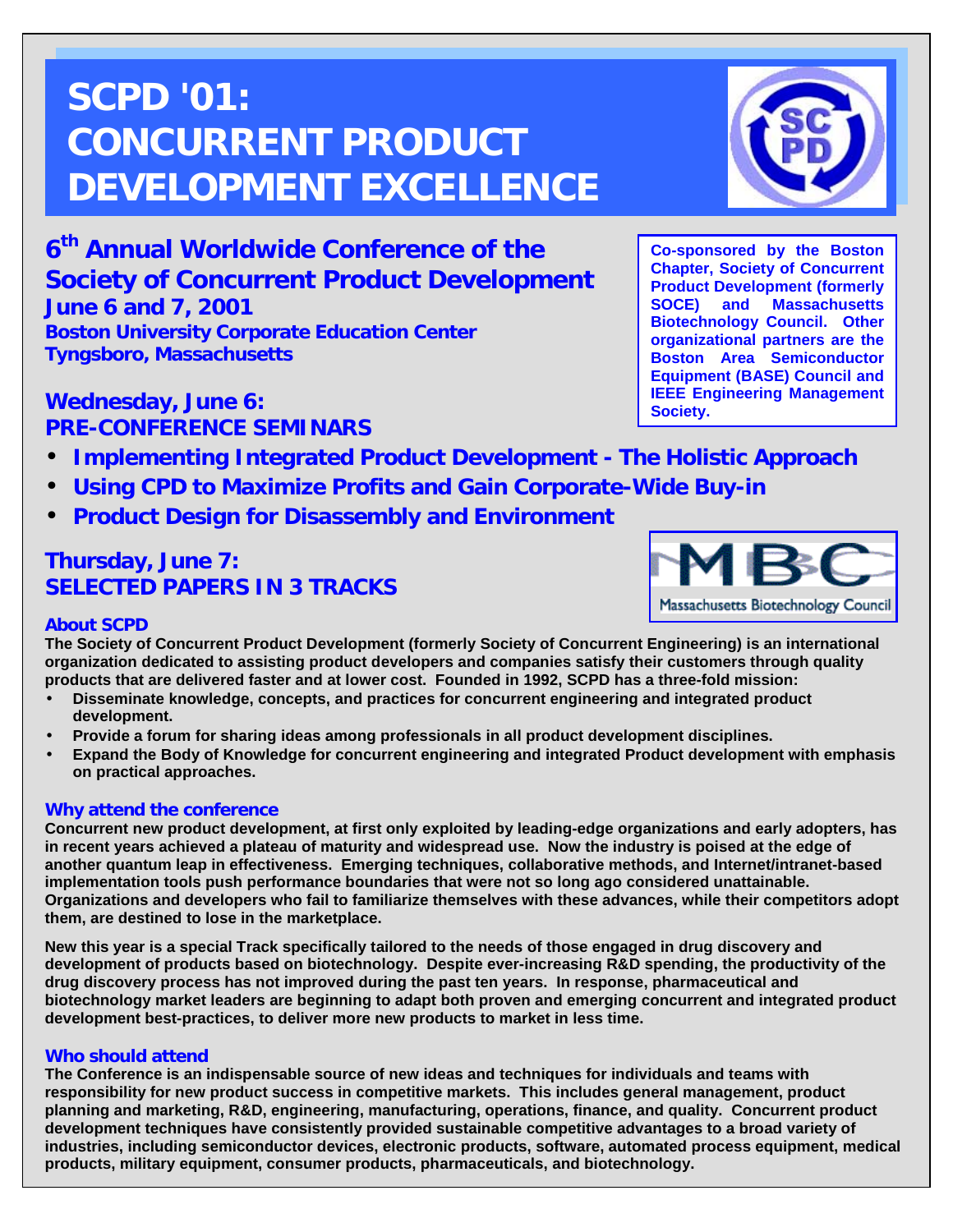# **PRE-CONFERENCE SEMINARS 1:30 P.M., WEDNESDAY, JUNE 6**

#### **SEMINAR A**

#### **Implementing Integrated Product Development - The Holistic Approach**

This session is intended to help engineering managers implement a more rigorous approach to the practice of Engineering Management. We do this by outlining an Integrated Product Development methodology to achieve the following objectives:

- ! Meet program cost targets.
- Reduce total program costs.
- ! Meet program milestones.
- **EXECUTE:** Reduce time to market.
- ! Reduce engineering change following design freeze

We will bring a special focus to issues around implementing IPD. These range from how to implement cross-functional teams and consensus decision making, to how to identify managers who are out to sabotage your efforts to introduce IPD. We will place emphasis on balancing all domains of change, especially the political one, in an integrated enterprise.

#### **YOUR INSTRUCTOR**:

**Stephen Armstrong** is uniquely qualified to lead this seminar. He is a fully apprenticed tool designer/tool maker, Professional Engineer, and Certified Management Consultant. He has headed AMGI, a Toronto based consulting practice for seven years. He has led many of the world's leading aerospace companies to successfully implement IPD. His clients include British Aerospace Military, deHavilland Aircraft, Lockheed Martin, Bombardier Aerospace, Messier-Dowty Aerospace, McDonnell Douglas, and many non-Aerospace companies.



#### **SEMINAR B**

#### **Using CPD to Maximize Profits and Gain Corporate-wide Buy-in**

*Note: This seminar is intended for participants who are already familiar with the basics of Concurrent Engineering ("CE") and its implementation within the product development ["engineering"] community.*

Have you been called before the CEO or the Board to explain/justify your engineering process and your company's investments in new products? Want to know how to survive this scenario? Learn the "five minute" sales pitch (financial model) that can compellingly, clearly, and graphically explain and convince others of:

- why we do product development,
- why everyone in the entire organization is responsible for. and invested in, doing it well, and

• why it *pays* to do it much better. Gain buy-in from the most hardened cynics. Each topic will be illuminated by the guiding light of Concurrent Product development — or IPD, or Concurrent Engineering, call-it-what-you-will — i.e., getting all the stakeholders involved, with shared ownership, throughout the product lifecycle. We'll explore a lot of compelling and timely questions. And we'll come away with a few answers!

#### **YOUR INSTRUCTOR**:

**Bob Neel** is an industry-leading expert and the Principal of *Product Development Process Consulting*. He has twenty-five years of experience creating new products for high-tech and consumer-products manufacturers. He is a publisher and frequent lecturer at technical seminars, offers workshops on state-of-the-art design processes, and provides customized process assessments and improvement projects. Before becoming a consultant Bob was Engineering Productivity Manager for Hewlett-Packard Company.

#### **SEMINAR C**

#### **Product Design for Disassembly and Environment**

Trends in public opinion and increased legislation concerning the environmental effects of the manufacture, use, and disposition of products, have led to the need for more emphasis on potential environmental impacts during product design and development. One approach to the environmental evaluation of products is to undertake a life cycle analysis (LCA). This involves a cradleto-grave analysis of the product, during which an inventory is determined of all of the inputs and emissions with known environmental effects of concern. This seminar will outline the following:

- Approaches to the environmental analysis of products
- Evaluation of products for end-of-life disposition and disassembly
- Application of design decision support tools for disassembly and environment

The presentation will include the results of case studies on products from different industries.

#### **YOUR INSTRUCTOR:**

**Dr. Winston Knight** is Professor in and Chairman of the Industrial and Manufacturing Engineering Department, University of Rhode Island, and Vice President of Boothroyd Dewhurst, Inc. He has specialized in research on various aspects of manufacturing engineering, including machine-tool vibrations and noise, group technology, CAD/CAM, with particular reference to metal forming dies, design for manufacture and product design for recycling and the environment.

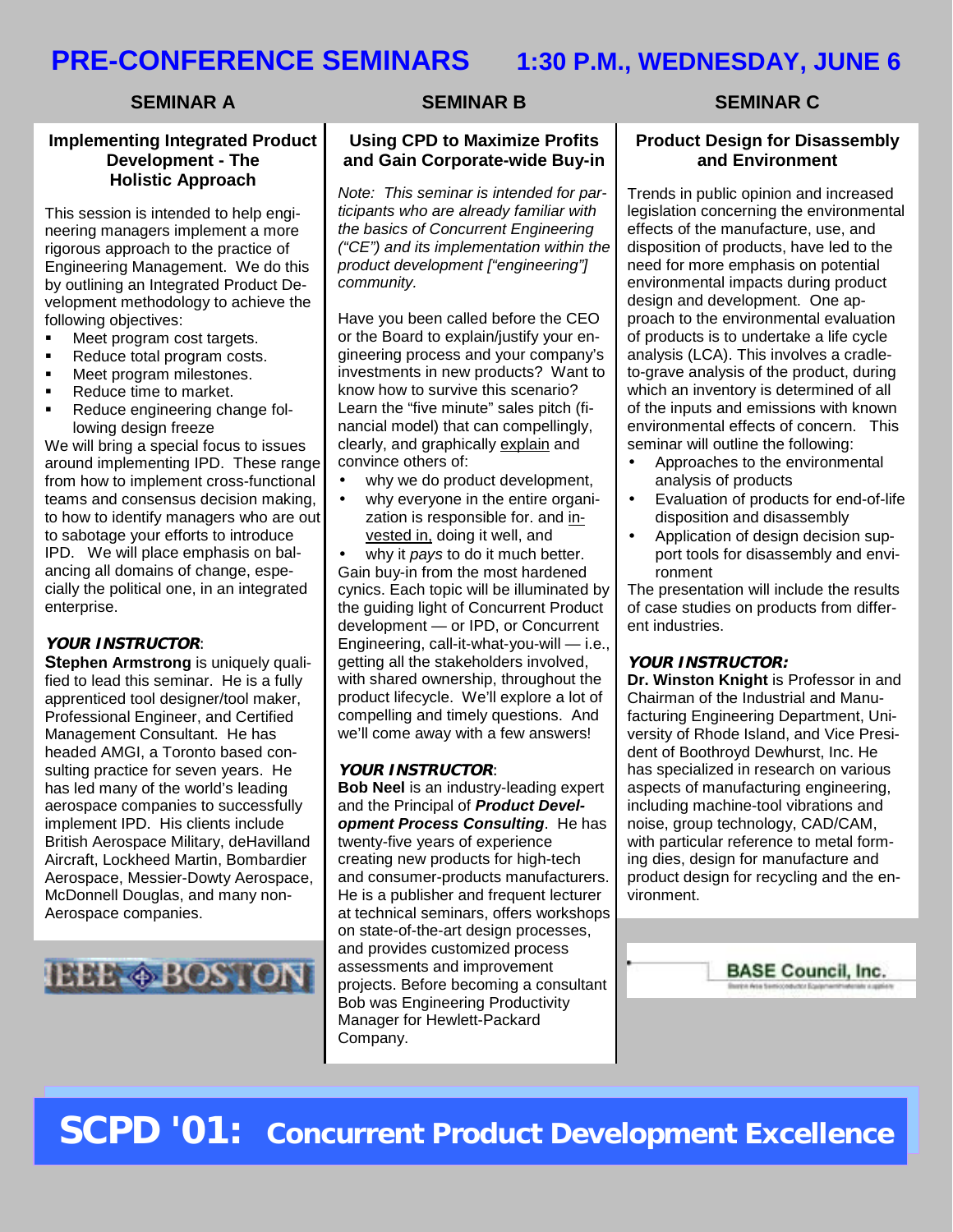# **Conference Agenda**

### WEDNESDAY, JUNE 6 **PRE-CONFERENCE SEMINARS / WORKSHOPS**

| 12:30 P.M.                                                              | Networking, sandwiches, and soda                                                                                                                                                                          |                                                                                                                                                                                                                                  |                                                                                                                                                                                 |  |  |  |  |  |
|-------------------------------------------------------------------------|-----------------------------------------------------------------------------------------------------------------------------------------------------------------------------------------------------------|----------------------------------------------------------------------------------------------------------------------------------------------------------------------------------------------------------------------------------|---------------------------------------------------------------------------------------------------------------------------------------------------------------------------------|--|--|--|--|--|
| 1:30 P.M.<br>(break<br>from 3:00 -<br>3:30)                             | <b>Seminar A</b><br><b>IMPLEMENTING INTEGRATED</b><br><b>PRODUCT DEVELOPMENT:</b><br>THE HOLISTIC APPROACH<br><b>Instructor:</b> Steven Armstrong<br>Armstrong Management Group,<br>Inc., Toronto, Canada | <b>Seminar B</b><br><b>ENGINEERING MAXIMUM PROFITS:</b><br><b>HOW CE IMPACTS THE PRODUCT</b><br><b>LIFECYCLE FINANCIAL MODEL</b><br><b>Instructor: Bob Neel</b><br><b>Product Development Process</b><br>Consulting, Seattle, WA | <b>Seminar C</b><br><b>PRODUCT DESIGN FOR</b><br><b>DISASSEMBLY AND</b><br><b>ENVIRONMENT</b><br><b>Instructor: Winston Knight</b><br>Boothroyd Dewhurst, Inc.<br>Wakefield, RI |  |  |  |  |  |
| 5:00 P.M.                                                               | <b>Reception for all Conference attendees</b>                                                                                                                                                             |                                                                                                                                                                                                                                  |                                                                                                                                                                                 |  |  |  |  |  |
| 6:45 P.M.                                                               | End of pre-Conference program                                                                                                                                                                             |                                                                                                                                                                                                                                  |                                                                                                                                                                                 |  |  |  |  |  |
| <b>KEYNOTE ADDRESSES AND SELECTED PAPERS</b><br><b>THURSDAY, JUNE 7</b> |                                                                                                                                                                                                           |                                                                                                                                                                                                                                  |                                                                                                                                                                                 |  |  |  |  |  |
| 7:00 A.M.                                                               | Registration, breakfast, and exhibits                                                                                                                                                                     |                                                                                                                                                                                                                                  |                                                                                                                                                                                 |  |  |  |  |  |
| 8:00 A.M.                                                               | Welcome                                                                                                                                                                                                   |                                                                                                                                                                                                                                  |                                                                                                                                                                                 |  |  |  |  |  |
| 8:20 A.M.                                                               | <b>Keynote 1</b><br><b>BEYOND FASTER-BETTER-CHEAPER: POSITIONING FOR GROWTH</b><br>Jay Mastaj, Vice President, EMC                                                                                        |                                                                                                                                                                                                                                  |                                                                                                                                                                                 |  |  |  |  |  |
| 9:20 A.M.                                                               | <b>Keynote 2</b><br><b>CONCURRENT ENGINEERING MATURITY</b><br><b>Joan Cullinane</b><br><b>CE Manager, Sun Microsystems</b>                                                                                |                                                                                                                                                                                                                                  |                                                                                                                                                                                 |  |  |  |  |  |
| 10:10 A.M.                                                              | Network break, refreshments, and exhibits                                                                                                                                                                 |                                                                                                                                                                                                                                  |                                                                                                                                                                                 |  |  |  |  |  |
|                                                                         | <b>TRACK1</b><br><b>MANAGING THE CE</b><br><b>PROCESS</b>                                                                                                                                                 | TRACK <sub>2</sub><br><b>EMERGING CAPABILITIES</b>                                                                                                                                                                               | TRACK <sub>3</sub><br><b>CONCURRENT PRODUCT</b><br><b>DEVELOPMENT FOR DRUG</b><br><b>DISCOVERY</b>                                                                              |  |  |  |  |  |
| 10:40 A.M.                                                              | <b>Session 1A</b><br>ENGINEERING FROM THE RIGHT LEADING VIRTUAL TEAMS IS<br><b>SIDE OF THE BRAIN</b>                                                                                                      | <b>Session 2A</b><br><b>NOT NATURAL</b>                                                                                                                                                                                          | <b>Session 3A</b><br><b>UTILIZING A STRATEGIC</b><br><b>PROJECT OFFICE FOR</b><br><b>DEVELOPMENT</b>                                                                            |  |  |  |  |  |
| 11:30 A.M.                                                              | <b>Session 1B</b><br><b>ECONOMIC VALUE OF</b><br><b>EMOTIONAL INTELLIGENCE</b>                                                                                                                            | <b>Session 2B</b><br>THE VIRTUAL ENTERPRISE:<br>MORE THAN A GOOD IDEA                                                                                                                                                            | <b>Session 3B</b><br><b>LATEST DEVELOPMENTS IN</b><br><b>RAPID DRUG DISCOVERY</b>                                                                                               |  |  |  |  |  |
| 12:20 P.M.                                                              | Buffet lunch, Presentation: SCPD BODY OF KNOWLEDGE, and exhibits                                                                                                                                          |                                                                                                                                                                                                                                  |                                                                                                                                                                                 |  |  |  |  |  |
| 2:00 P.M.                                                               | <b>Session 1C</b><br><b>METRICS FOR CONCURRENT</b><br>DEVELOPMENT AT RAYTHEON                                                                                                                             | <b>Session 2C</b><br><b>WEB-BASED CONCURRENCY</b><br>IN NEW PRODUCT<br><b>DEVELOPMENT</b>                                                                                                                                        | <b>Session 3C</b><br><b>TRANSITION FROM HIGH</b><br><b>THROUGHPUT SCREENING TO</b><br>HIGH THROUGHPUT BIOLOGY                                                                   |  |  |  |  |  |
| 2:50 P.M.                                                               | Network break, refreshments, and exhibits                                                                                                                                                                 |                                                                                                                                                                                                                                  |                                                                                                                                                                                 |  |  |  |  |  |
| 3:20 P.M.                                                               | <b>Session 1D</b><br><b>AXIOMATIC DESIGN AND</b><br><b>CONCURRENT ENGINEERING</b>                                                                                                                         | <b>Session 2D</b><br><b>CPD USING A PRODUCT</b><br><b>DEVELOPMENT PORTAL</b>                                                                                                                                                     | <b>Session 3D</b><br><b>MAKING THE TRANSITION FROM</b><br>AN R&D COMPANY TO AN<br>OPERATIONAL COMPANY                                                                           |  |  |  |  |  |
| 4:10 P.M.                                                               | <b>Session 1E</b><br><b>BUSINESS CLASSICS: ROLE OF</b><br><b>OUTSTANDING PRODUCTS IN</b><br><b>MANAGING PRODUCT FAMILIES</b>                                                                              | <b>Session 2E</b><br>CONCURRENCY AND SYSTEM<br><b>DEVELOPMENT DYNAMICS</b>                                                                                                                                                       | <b>Session 3E</b><br><b>IDENTIFYING TRADITIONAL Vs.</b><br><b>WEB-ENABLED PROCESSES</b>                                                                                         |  |  |  |  |  |
|                                                                         |                                                                                                                                                                                                           |                                                                                                                                                                                                                                  |                                                                                                                                                                                 |  |  |  |  |  |

#### **SCPD ' 01: CONCURRENT PRODUCT DEVELOPMENT EXCELLENCE - KEYNOTE SPEAKERS**

**Jay Mastaj** is Vice President of EDM Engineering at EMC Corporation. He has over 17 years experience in software and hardware development.

**Joan Cullinane** is Sr. Concurrent Engineering Manager, Volume Products Engineering - World Wide Operations, at Sun Microsystems, Inc.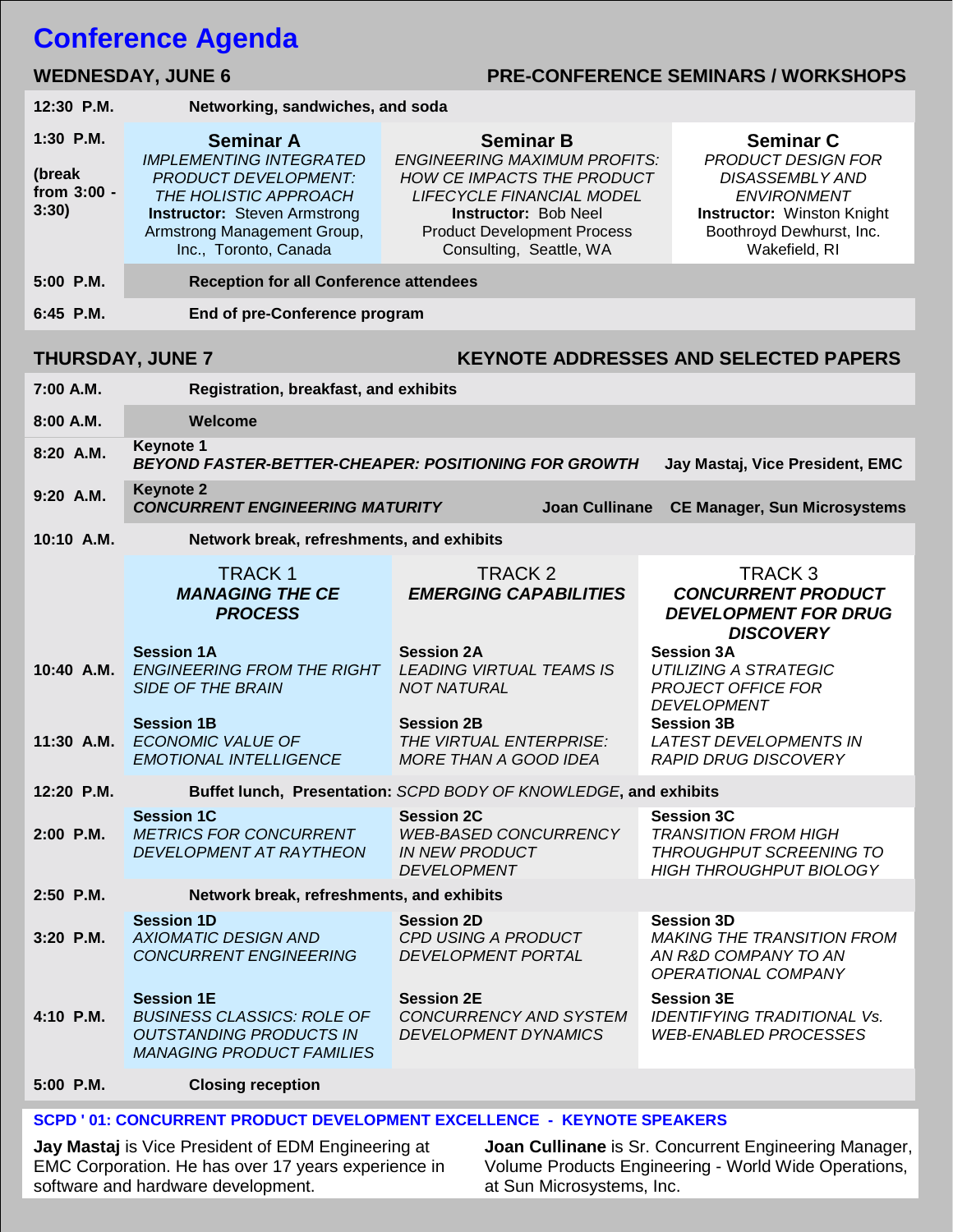#### **Session 1A ENGINEERING FROM THE RIGHT SIDE OF THE BRAIN**

*J. Douglas Field, Vice President of Product Development, DEKA Research & Development Company*

Most product development organizations know the importance of successfully integrating upstream development activities with those of downstream activities, like manufacturing. The emphasis on Concurrent Engineering over the past decade has addressed this integration. However, many companies have excelled at delivering new products quickly while struggling with the challenge of internally creating discontinuous, innovative products that drive long-term growth. As a result, many companies depend on outside sources for their most important fuel, new products. Is it really possible to integrate the fundamentally opposed people and activities of creation (making new things) and execution (focusing, narrowing, and delivering)? There are very few examples of companies that consistently do both well. Mr. Field's presentation will present approaches for integrating the people, processes, and techniques required to create with those required to execute, including how to specify your product, how to organize your team, and when to make decisions.

Doug Field is Vice President of Product Development for a new program at DEKA Research and Development. His experience at DEKA also includes overall technical leadership of the iBOT (a revolutionary mobility device for the disabled). He is experienced in the techniques of world-class concurrent development, including crossfunctional team leadership, QFD, Design of Experiments, Computer-Aided Design/Analysis, and industrial design and visualization. Doug earned a BS in Mechanical Engineering from Purdue University, and an MS in Mechanical Engineering and MS in Management at the MIT School of Engineering, and Sloan School of Management.

#### **Session 1B THE ECONOMIC VALUE OF EMOTIONAL INTELLIGENCE**

*Jeffrey Davis, CEO and Founder of MAGE, LLC*

Technical skills and knowledge are no longer enough for managing complex business organizations. Emotional Intelligence is the critical element for managing change effectively in this economy. Companies must use this concept to hire and develop managers who can lead through a combination of personal awareness and interpersonal expertise.

**Jeffrey Davis** is CEO and founder of MAGE, LLC, in Chestnut Hill, **Mass** 

#### **Session 1C METRICS FOR CONCURRENT DEVELOPMENT AT RAYTHEON**

*Edward Verryt, Manager of Surface Radars and Growth Programs, Roger Hinman, Manager of Surface Radar Commonality, and Catherine Tedesco, MIT Leaders for Manufacturing Fellow, Raytheon Company.*

Although many commercial companies introduced concurrent engineering into their development process in the early '90s, many defense contractors did not venture into this terrain until later in the decade. The nature of defense contractors' complex products with lengthy design cycles introduces additional challenges into the collaborative engineering process. One challenge faced by Raytheon's Surface Radar Group was the identification and development of relevant, consistent, metrics to measure the effectiveness of their evolving concurrent engineering process. Metrics need to be readily, quickly, and regularly measured. They need to encourage value-added activities from process participants, and provide insight into the actions that are necessary to improve individual processes. This presentation describes how Raytheon's Surface

Radar Group identified concurrent engineering effectiveness metrics and is using the metrics to support the goals of their concurrent engineering initiative.

**Ed Verryt** is a Senior Manager of Surface Radar Operations at Raytheon. He has 25 years experience in the manufacture and production of complex integrated defense electronics systems incorporating radar, missile, fire control and communications major end items. Ed manages the activities and resources required for seamless Transition to Production (TTP) of new product lines. He received a Masters in Business Administration with a concentration in operations from the University of Massachusetts, Lowell, in 1988 and a Masters of Science in Electrical Engineering with a concentration in Radar Systems from Northeastern University in 1977. Ed also received a Bachelors of Science in Electrical Engineering from the University of Massachusetts, Dartmouth, in 1975.

**Roger Hinman** is currently coordinating Concurrent Engineering efforts on new Surface Radar programs. Roger has 25 years of professional experience in manufacturing operations, quality control and program management. He has worked on numerous military communication and phased array radar programs.

**Catherine Tedesco** is a Leaders for Manufacturing Fellow at the Massachusetts Institute of Technology. She will be graduating in June of 2001 with a Masters of Science in Management from the Sloan School of Management and a Masters of Science in Ocean Systems Management from MIT's School of Engineering. She also received a Bachelors of Science in Naval Architecture and Marine Engineering from Webb Institute of Naval Architecture in 1994.. Catherine is a member of SOCE, the Society of Naval Architecture and Marine Engineering (SNAME) and the American Society of Navel Engineers (ASNE).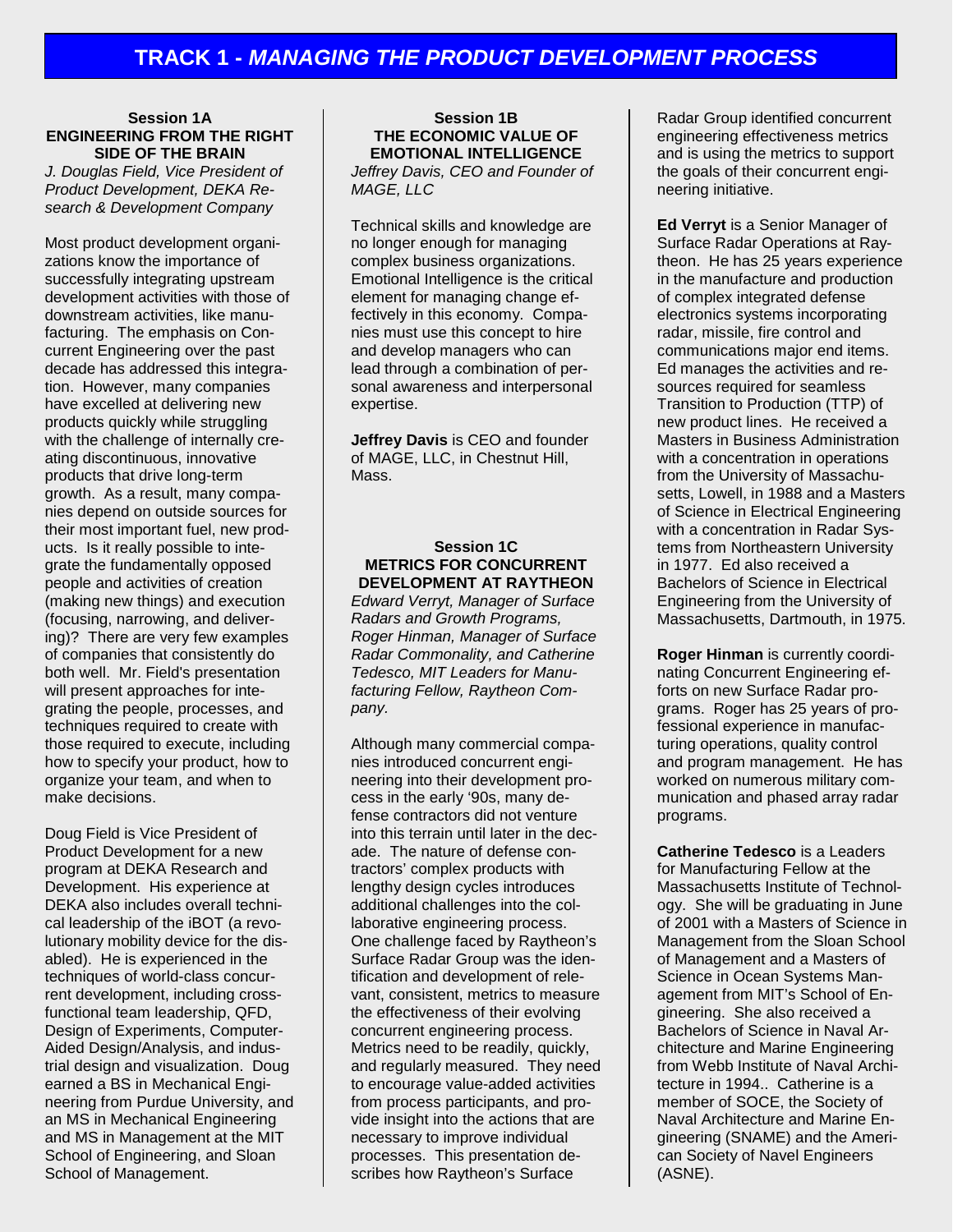#### **Session 1D AXIOMATIC DESIGN AND CONCURRENT ENGINEERING**

*Derrick Tate, Axiomatic Design Software, and Jason D. Hintersteiner, Silicon Valley Group, Inc., Lithography Systems.*

Axiomatic design is a general method for decision making in engineering design that provides a foundation for concurrent engineering. Concurrent engineering teams need a common design process, discipline-independent representations of designs, and general criteria for decision making.

The use of axiomatic design to facilitate concurrent engineering addresses several of the recognized challenges: finding a common vocabulary, removing functional silos, and properly allocating project team responsibilities. This paper will focus on several areas from the SCPD Body of Knowledge: Platform & Architecture, Product Management, and Requirements Capture.

Recent industrial applications illustrate use of axiomatic design to reduce development time, improve product performance, and efficiently troubleshoot and test. Axiomatic design provides a foundation for implementing concurrent engineering.

This presentation describes the characteristics of the theory that make it especially suitable for addressing this need. Several examples will be given from diverse industries, and the experiences of one company in particular are explained in greater detail.

**Derrick Tate** is Manager of Applications Engineering at Axiomatic Software, INC. He has studied prominent approaches to design in America and Europe and applied these ideas to design tasks in many fields: robotics, software, product design, corporate strategy, and manufacturing processes. Currently, he is responsible for the training and consulting in the use of Acclaro™ software at Axiomatic Design Software, Inc. He has a Bachelor's of Science in Mechanical Engineering from Rice University and an S.M. and Ph.D. in Mechanical Engineering from M.I.T.

**Jason D. Hintersteiner** is a Principal Engineer at SVG Lithography Systems, Inc. His responsibilities include engineering task management for new development programs and existing field issues, as well as coordinating the implementation of Axiomatic Design throughout the engineering organization. He received a Bachelor of Science and Master of Science in Mechanical Engineering at the Massachusetts Institute of Technology.



**Society of Concurrent Product Development**

**Session 1E BUSINESS CLASSICS: THE ROLE OF OUTSTANDING PRODUCTS IN MANAGING PRODUCT FAMILIES**

*Susan Walsh Sanderson, Lally School of Management, Rensselear Polytechnic Institute*

In an ideal world, each design would achieve dramatic market success and play an important role in the company's overall competitive strategy. A number of firms have demonstrated the ability to produce a steady stream of commercially memorable products, "business classics". The significance of these products extends beyond the substantial sales volumes they generate. They help to define innovation trajectories and anchor the development of product families. In this session, you will learn approaches to generating outstanding designs and the role they play in the success of product families.

**Susan Walsh Sanderson** is Associate Professor of the Department of Managerial Policy and Organization at Rensselaer Polytechnic Institute. Dr Sanderson is author of several articles on innovation and new product development, and author of a book with Mustafa (Vic) Uzumeri, *Managing Product Families,* Irwin/McGraw-Hill, 1997. She has developed numerous interactive learning case studies and simulations (with Arthur Sanderson) to teach design and manufacturing concepts by exposing students to tradeoffs inherent in new product development. She won the 1995 Boeing Outstanding Educator Award and Hesburg Award Team (for Educational Innovation). She received her B.A. 1970, M.A. 1972 from the Department of Sociology at the University Pittsburgh and her Ph.D. 1980 from Department of' Sociology and Center for Latin American Studies at University of Pittsburgh.



**BASE Council, Inc.** Boston Area Semiconductor Equipment materials suppliers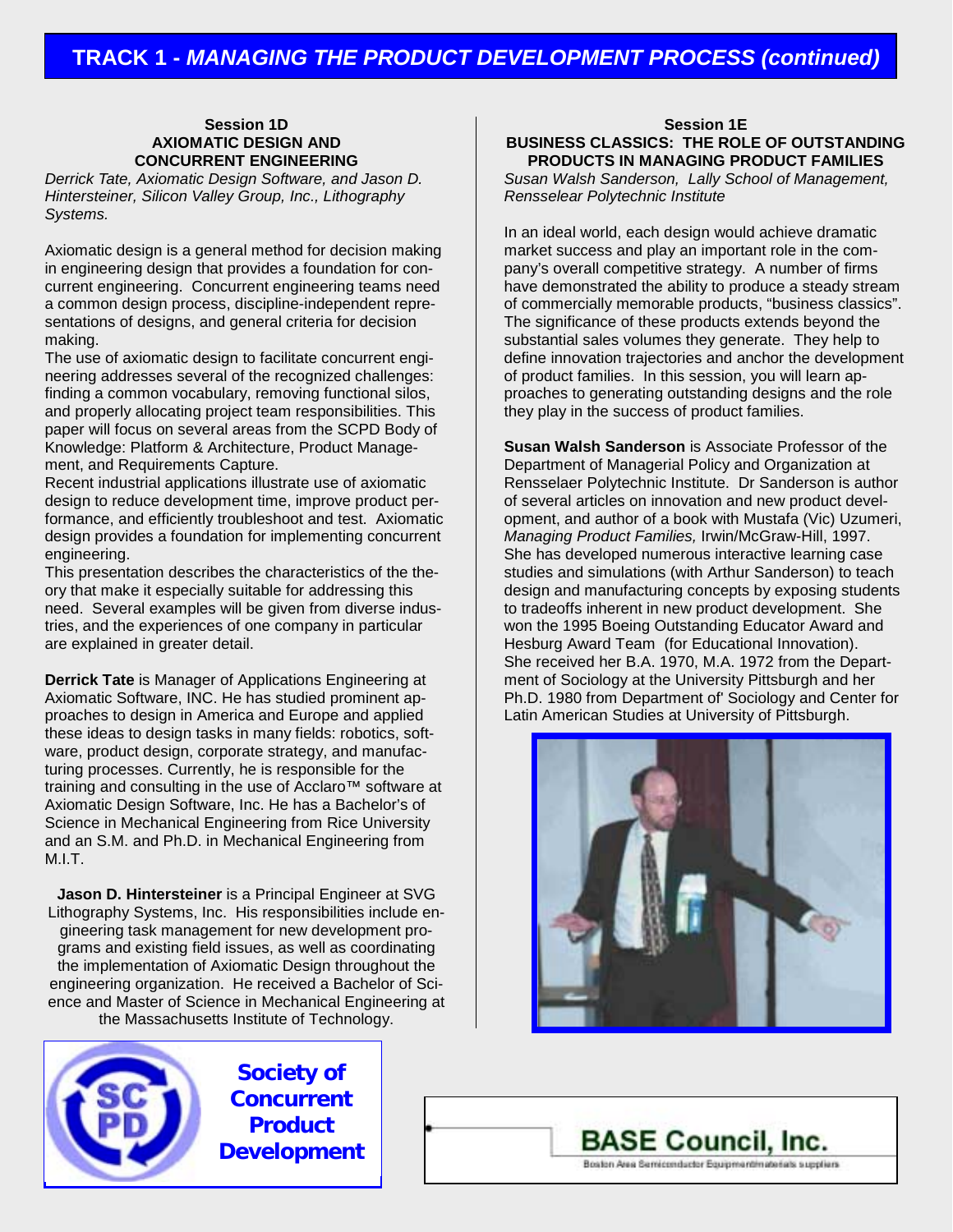## **TRACK 2 -** *EMERGING CAPABILITIES*

#### **Session 2A LEADING VIRTUAL TEAMS IS NOT NATURAL**

*Ron Lasser and Scott Elliott, Principals, Product Development Consulting, Inc.*

Product development teams are much more geographically dispersed now than in years past, so many managers find themselves leading virtual teams. These managers, in the absence of forethought or training, attempt to lead their teams in much the same way as they did when their teams were collocated. Team frustration arising from discontinuities, disruptions, and delays often results in products that are late to market, that miss the mark on customer fulfillment, and that are difficult to manufacture. In this paper, we discuss the five most common mistakes made in building and managing a remote, collaborative team, and how alert managers can detect the warning signals and mold the team into a high-performance and high morale product development engine.

**Ron Lasser**'s areas of expertise are in remote collaborative product development, strategic product direction and portfolio planning, alignment of product development organizations, and project management and troubleshooting. Ron holds Ph.D., Master of Science and Bachelor of Science degrees in mechanical engineering from Carnegie-Mellon University. He is a member of Sigma Xi, a research society for learning and science, The American Society of Mechanical Engineers (ASME), and The Institute of Electrical and Electronics Engineers (IEEE).

**Scott Elliott**'s areas of concentration include remote collaborative product development, business strategy alignment, supply chain management, and world-class manufacturing and R&D management. During his thirty-year engineering and management career in the electronics industry, he has published numerous papers in the fields of R&D and manufacturing management and technology. He holds two patents and is the author or co-author of over 35 publications on technology and management. Dr. Elliott holds Bachelor of Science, Master of Science, and Ph.D. degrees in Electrical Engineering from the University of California (Berkeley and Santa Barbara).

#### **Session 2B THE VIRTUAL ENTERPRISE - MORE THAN A GOOD IDEA**

*George Van Ness, President and Chief Operations Officer, Business Engine Software.*

The emergence of Web-based collaboration and productivity applications will empower project managers to efficiently manage both internal and external processes and resources, and subsequently expand their practices, increase revenue and improve profitability. This paper will discuss the processes, technical support and necessary training associated with implementing and maintaining these applications.

**George Van Ness** is a seasoned executive in both the consulting and software industries. He is leading the company's efforts to link buyers and sellers of professional services in a net marketplace. Prior to joining the company, Van Ness held the roles of Senior Vice President of American Operations and Senior Vice President of Product Development responsible for sales consulting for EXE Technologies.



### **KEYNOTE PRESENTATION 1: Beyond Faster-Better-Cheaper: Positioning for Growth**

This presentation looks at the challenges that arose as one organization transitioned from "chaos" to "relatively predictable" and now pursues the path to "scalable". After exploring this endeavor into concurrent engineering, the presenter will suggest something that may be more valuable than any specific method or tool.

**Jay Mastaj** is Vice President of EDM Engineering at EMC Corporation. He manages over 200 software development professionals who build enterprise-level backup and recovery solutions. He has over 17 years experience in software and hardware development. Jay's background includes extensive management experience in the areas of enterprise networking, client/server architecture, PBX engineering and Internet applications development. Prior to working at EMC, he held senior-level management positions at Opus Telecom, Banyan Systems, and Digital Equipment Corporation where he successfully managed major organizational transitions. He holds a Bachelor's degree in Computer Information Systems and a degree in Management from Bentley College.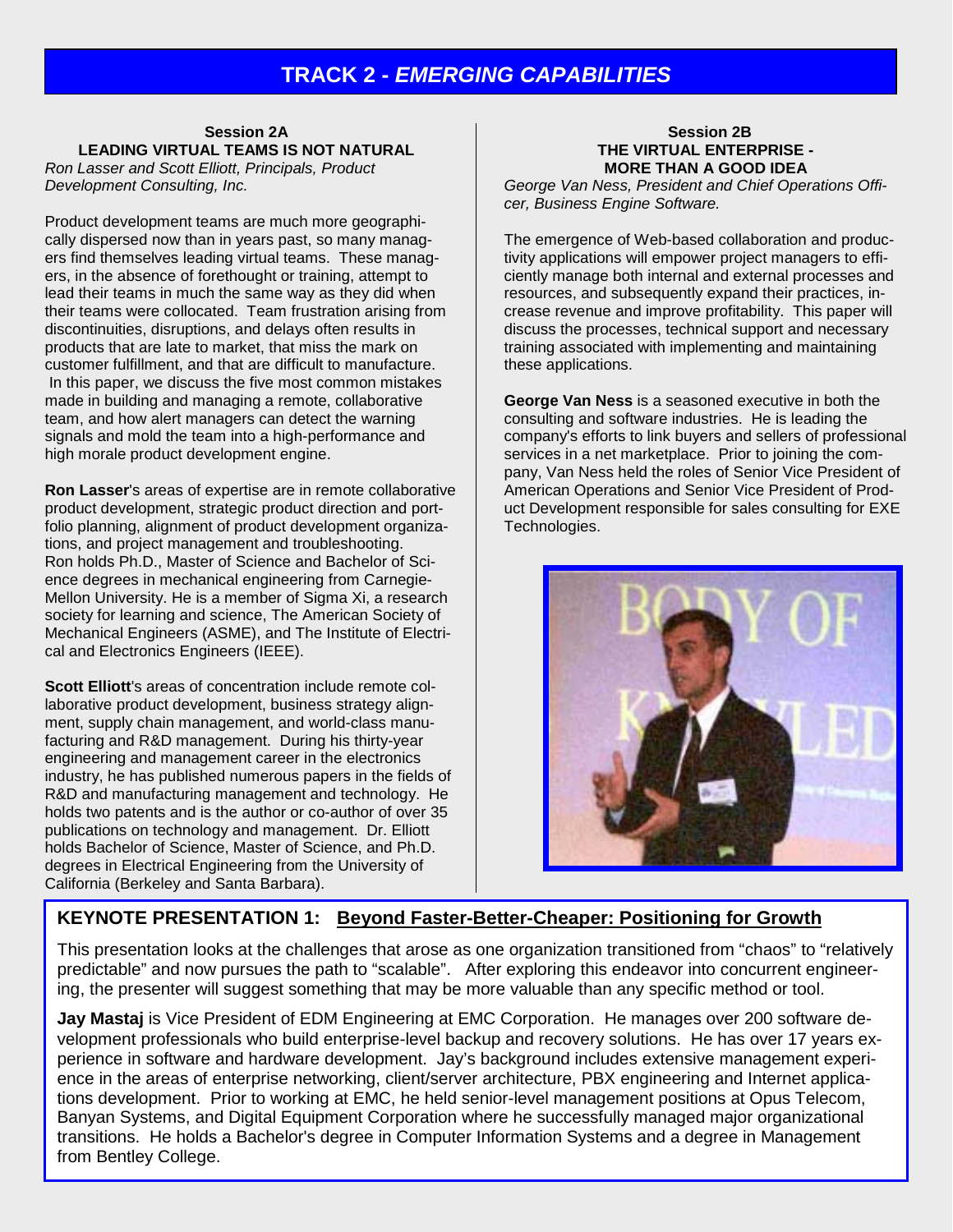**Session 2C WEB-BASED CONCURRENCY IN NEW PRODUCT DEVELOPMENT** *Rachel Happe, Manager of Product Marketing, Integrated Development Enterprise, Inc.*

Web-based software solutions are enabling a new wave of functional concurrency in product development. By incorporating the concept of structured development processes (i.e., phase or stage gate processes), empowering crossfunctional core teams, and by integrating key development functions such as portfolio management, project management, and resource management, a subset of these solutions is promising to significantly change the landscape for product development. At the same time, they hold the possibility of rendering concurrency in product development a de facto standard methodology rather than a subject of continuing debate, fragmented implementation and modest advances. A case study will highlight some of the issues facing both solution providers and solution adopters at this long-awaited nexus of market need and technology rollout.

**Rachel Happe** is responsible for product marketing at IDe. She is charged with communicating the value of IDe's products, segmenting and analyzing the market, and evaluating competitive products. Rachel previously held the position of Manager of Product Innovation, working to develop new concepts for products and functionality.

#### **Session 2D CONCURRENT PRODUCT DE-VELOPMEN USING A PRODUCT DEVELOPMENT PORTAL**

*Alan Hecht, Mesa Systems International*

Sophisticated product development environments contain multiple tools and platforms, with geographically dispersed teams using complex development processes. This presentation describes web-based solutions for such environments. We describe the benefits of tool integration, process reuse and compliance, and collaboration, for all project stakeholders.

A demonstration of the web environment will be provided.

**Alan Hecht** provided crucial leadership in the engineering, marketing, and support departments at Cadre Technologies before co-founding Mesa. He has authored or coauthored more than 25 software engineering-related papers. Mr. Hecht holds a B.S. with honors in Computer Science from Brown University, a Masters in Computer Science from the University of California, Berkeley, and an M.B.A. with honors from Bryant College.



#### **Session 2E CONCURRENCY AND SYSTEM DEVELOPMENT DYNAMICS**

*Chris Heye. Vice President of Product Management, Jitia Software Corporation.*

This paper reviews common scheduling and estimating practices in the field of project management. Most project managers today continue to rely on the critical path method (CPM) or closely related disciplines such as PERT, Monte Carlo, or critical chain, to plan for their projects. While these approaches have been implemented and improved for decades, they fall short in some important areas. One critical shortcoming is their inability to model adequately the trade-offs between serial and concurrent project task execution. The paper concludes by showing how the systems dynamics method (pioneered by Jay Forrester at MIT) can better evaluate the pros and cons of concurrent project management.

**Dr. Chris Heye** is Vice President of Product Management at Jitia Software Corporation, in Cambridge, MA. His company develops simulation modeling and project management software for a wide range of applications. Chris has extensive training and consulting experience in the fields of dynamic modeling, economic analysis, and project management.



### **KEYNOTE PRESENTATION 2: Concurrent Engineering Maturity**

The Concurrent Engineering model has been evolving over the past two years at Sun Microsystems. Learn how it has enabled volume products to meet/beat specific fulfillment goals set forth by World Wide Operations, throughout a product's life cycle, as well as delivering on the competitive technical attributes described in the value proposition established by the Business Units.

**Joan Cullinane** is Senior Concurrent Engineering Manager, Volume Products Engineering - World Wide Operations, at Sun Microsystems, Inc. Joan has been developing and managing the Concurrent Engineering staff, co-resident with the design and development teams in Burlington, MA, and leading the Workgroup Server Operations Engineering team. Her educational background includes a Bachelor of Science and Masters of Science in Mechanical Engineering from Northeastern University as well as a MBA from the Whittemore School of Business and Economics at the University of New Hampshire.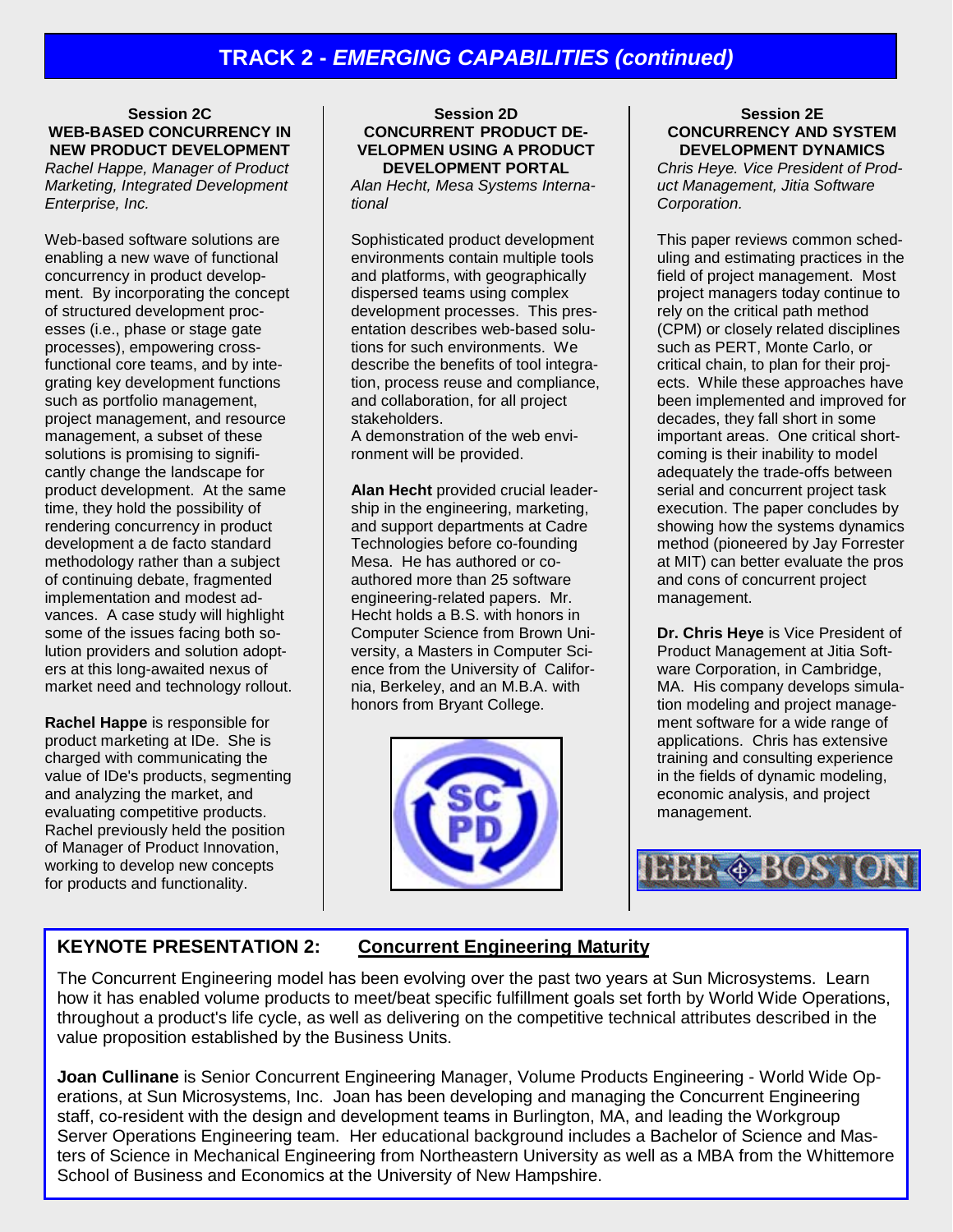# **TRACK 3 -** *CONCURRENT PRODUCT DEVELOPMENT FOR DRUG DISCOVERY*

#### **Session 3A MOVING TOWARDS AN ENTERPRISE-WIDE INTEGRATED PRODUCT DEVELOPMENT ORGANIZATION UTILIZING A STRATEGIC PROJECT OFFICE**

*Lydia A. Harris, C.P.M., Manager, R&D Program Management, Millennium Pharmaceuticals, Inc* This session will explore the Project Management methodologies, templates, processes, organizational structure, rewards, systems, and integration necessary to achieve an Enterprise Wide Integrated Development Organization with the result of moving product through the pipeline focusing on product leadership, improved productivity, organizational leadership, and creating value for the corporation.

#### **Session 3B SURPRISE GUEST SPEAKER !**

Learn how one of the country's most respected pharmaceutical companies has improved new product development effectiveness by adopting CPD techniques. SCPD ' 01 represents the first disclosure of this material.

#### **Session 3C**

#### **IMPROVEMENTS IN DRUG DISCOVERY PRODUCT DEVELOPMENT: AN APPROACH TO TRANSITION FROM HIGH THROUGHPUT SCREENING TO HIGH THROUGHPUT BIOLOGY**

*Mark T. Roskey, Marketing Director, Applied Biosystems, HTS group*

In this session you will learn about new technology and information solutions to understand the logic of biology and accelerate the pace of discovery.



#### **Session 3D OPERATIONAL READINESS – MAKING THE TRANSITION FROM AN R&D TO AN OPERATIONAL COMPANY**

*Gary Pisano, PRTM and Harvard Business School, and F. William Helming, Director, Life Sciences, PRTM* PRTM has observed, with several recent clients, and in recent US press coverage, that biotechnology companies are experiencing extraordinary difficulties in scaling up their manufacturing and supply chain capabilities to commercial scale. Many have simply underestimated the time and complexity of the manufacturing, regulatory, and quality challenges to be met. For example, the time to build, license, and bring on-line a new biologics manufacturing facility can take four-five years. This learning curve has proven very steep, and mistakes are very expensive in terms of cost and schedule overruns and regulatory approval delays. As a result of such delays, several very promising companies have missed critical windows of opportunity and been severely punished in the capital markets.

#### **Session 3E IDENTIFYING TRADITIONAL R&D Vs. WEB-ENABLED PROCESSES**

*Jan W. F. Wasley, Ph.D., Vice President of Business Development and Director of Chemistry, Neurogen Corporation*

New technology is constantly being developed to enhance Research and Development in the ongoing search for improved pharmaceuticals. Identify the pros and cons of traditional R&D processes while outlining ways to integrate them into a web-based system. Hear from one company that has successfully combined proven traditional processes with new technology and how it will impact the future of R&D. Learn how this company developed its own technology and integrated the web into its traditional drug discovery processes. This presentation will discuss some web-based developments, particularly in the area of disease and clinical design modeling, that are occurring in the pharmaceutical field and their likely impact on future drug discovery and development.

This session will enable you to:

Identify a new approach to proven traditional methods Integrate new web-enabled processes with successful existing procedures

Move from face-to face collaboration to Internet-based knowledge sharing.